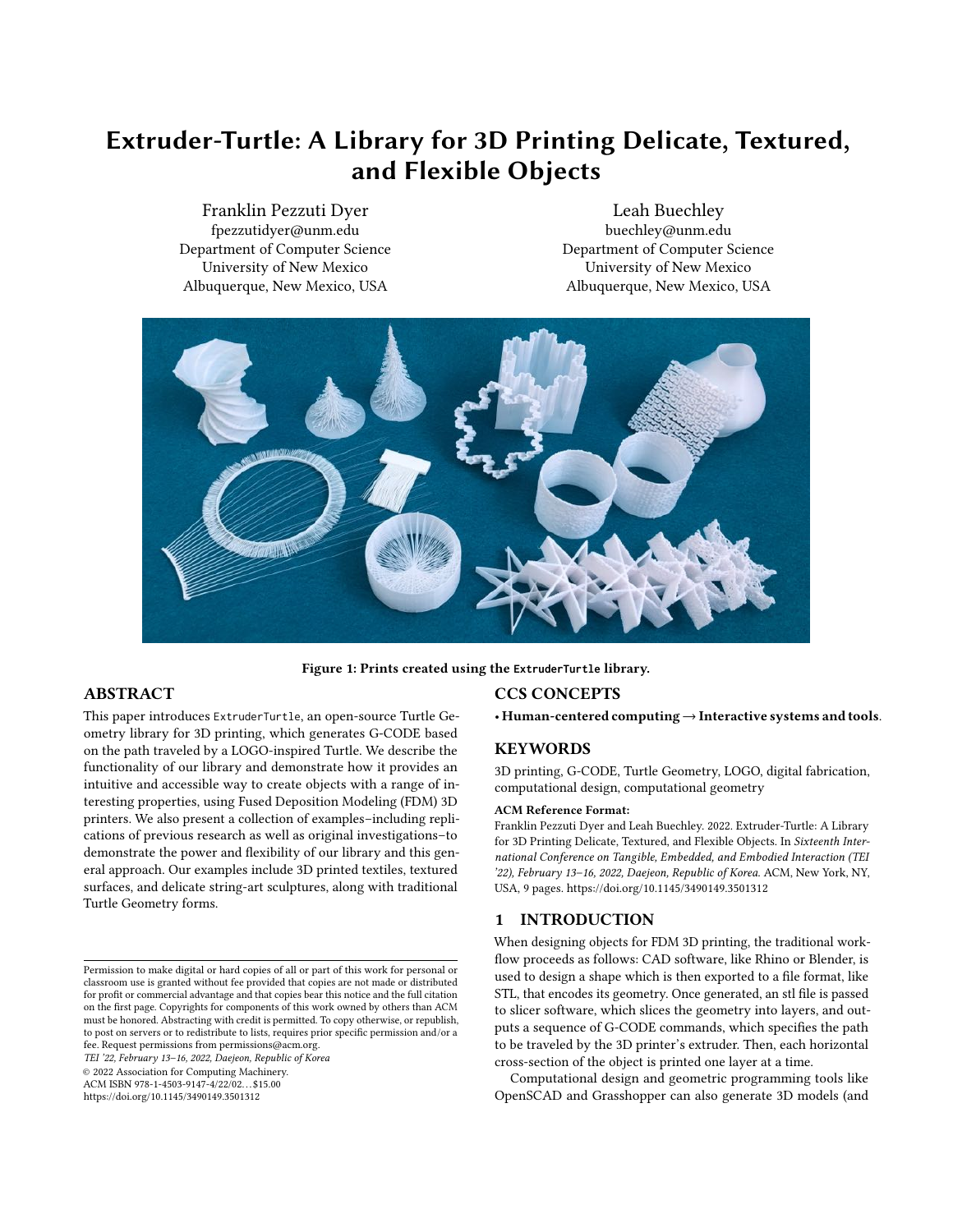corresponding .stl files), but they too output geometries rather than machine paths. It should be stressed that neither CAD software nor geometric programming tools were designed to output G-CODE. G-CODE is almost always generated by separate slicing software.

The pairing of 3D modelling (or computational design) and slicer software is powerful but restrictive. There is a range of interesting shapes, surfaces, and textures that cannot be generated by slicers. This shortcoming has been examined by many researchers, who have developed creative approaches to generate and characterize individual designs that cannot be produced through the traditional process (cf. [\[10,](#page-8-1) [29,](#page-8-2) [30\]](#page-8-3)).

This paper introduces an open-source library that we intend to function as a general-purpose tool that enables the exploration of custom G-CODE generation. Instead of developing and characterizing a single design, like previous researchers have done, we present our tool and then explore how it can be used to produce a wide range of designs. Our explorations include the 3D printing of hairs, textiles, string-art, and non-planar surfaces. The contribution of this work is: 1) a robust and user friendly open-source library for GCODE generation, in conjunction with 2) a large collection of examples that demonstrate the utility and flexibility of the library. We hope the paper also serves as 3) an illustration of the unique and compelling possibilities afforded by custom G-CODE generation. Our intention is to "lower the floor" of technical expertise required to experiment with custom G-CODE generation, and "widen the walls" of perceived possibilities in this space [\[20\]](#page-8-4).

### 2 PREVIOUS WORK

#### 2.1 Turtle Geometry and 3D Printing

Though closely associated with LOGO and most well known as a programming paradigm for children, Turtle Geometry is best understood as a powerful general-purpose alternative to Euclidean Geometry. It has many advantages as a framework for exploring computational geometry. These are covered extensively and beautifully in Turtle Geometry: the Computer as a Medium for Exploring Mathematics [\[1\]](#page-7-0).

Turtle Geometry describes geometrical shapes not in terms of the static points and curves of Euclidean Geometry, but as paths that are dynamically traced out by a "turtle", holding a "pen", that moves across the plane. The turtle is directed via forward, backward, left, and right as well as pen-up and pen-down commands [\[1,](#page-7-0) [16\]](#page-8-5). Shapes are created as the turtle drags the pen around in different patterns. Although it was originally used only for 2D figures, the turtle paradigm has since been extended to describe curves in 3D space by allowing rotation about multiple coordinate axes [\[32\]](#page-8-6). The turtle paradigm enables people to describe and generate complex shapes in an intuitive way, without using trigonometry. Turtle Geometry and LOGO have been widely used in mathematics and computer science education [\[1,](#page-7-0) [16,](#page-8-5) [28\]](#page-8-7).

The resemblance between a turtle that traces geometrical shapes in its path and an extruder that leaves strands of plastic filament trailing behind it suggests an analogy between Turtle Geometry and 3D printing. There are several instances of past research combining Turtle Geometry and digital fabrication. "Turtle Stitch" is an application that uses 2D Turtle Geometry to generate embroidery patterns [\[34\]](#page-8-8). "Beetle Blocks" is a programming environment that

uses 3D Turtle Geometry to design 3D objects that can be printed [\[21](#page-8-9)[–23\]](#page-8-10). This youth-oriented software generates large scale geometry and must be used in conjunction with slicing software. In an earlier precedent, Eisenberg explored mathematical knot structures by tracing out their paths with a 3D turtle and 3D printing the results [\[5\]](#page-8-11).

In a project that most closely resembles the work we describe here, Kanada et al. wrote a basic library that generates G-CODE with turtle movements [\[7\]](#page-8-12). Our library expands significantly on this earlier work by introducing a set of new features including: turtle pen up and pen down commands, which enable the printing of structures that require non-continuous extrusion; commands that enable the blending of Euclidean geometry and Turtle Geometry; commands that control the rate of filament extrusion; and commands that allow the printer to pause in the middle of a print and (optionally) respond to user interaction. These new features are critical to producing the range of examples presented in this paper. For example, printing hairs requires the pen up and pen down commands, textured prints require filament extrusion control, and textile structures require the pause command.

Our library can also be seamlessly integrated into Grasshopper/Rhino projects, and has features, including the drawTurtle() method, that allow users to easily visualize turtle movement and location in Rhino. This allows users to visualize their 3D prints and turtle paths in real time as they code.

We also demonstrate a much larger and more diverse set of examples than Kanada et al. Our aim is to do a more thorough job of illuminating the range of possibilities. Importantly, most of our examples rely on features–especially pen up, pen down, and extrusion control–that are unique to our library.

## 2.2 Custom-Generated G-CODE

Custom G-CODE can be created in many different ways. A program written in any general purpose language can output a .gcode file, but it is common for G-CODE generators to be coded in programming environments designed for 3D modeling, like Grasshopper. (Note that the popular geometric programming language OpenSCAD does not have the language features required to generate G-CODE.) There are plugins (c.f. Droid [\[31\]](#page-8-13)) that enable a programmer to generate G-CODE directly in Grasshopper, but these plugins mostly replicate the behavior of slicers. The fine-grained control of print head behavior that is required to produce the examples we discuss in this section and the rest of the paper entails the writing of custom programs.

When G-CODE is generated directly for an FDM printer, it is possible to print structures that are as thin as a single strand of extruded filament. Several researchers have leveraged this ability to generate hair-like 3D printed structures [\[3,](#page-7-1) [10\]](#page-8-1). Patches of 3D printed hair can be used to decorate 3D printed figures and to create a variety of brushes. They can be used to increase the mechanical adhesion between two surfaces (creating Velcro-like structures), to control objects' movements across a surface using a "stick-slip" mechanism, can serve as tactile and acoustic sensors when coupled with electronic components [\[15\]](#page-8-14), and can enhance virtual reality experiences with haptic feedback [\[3\]](#page-7-1).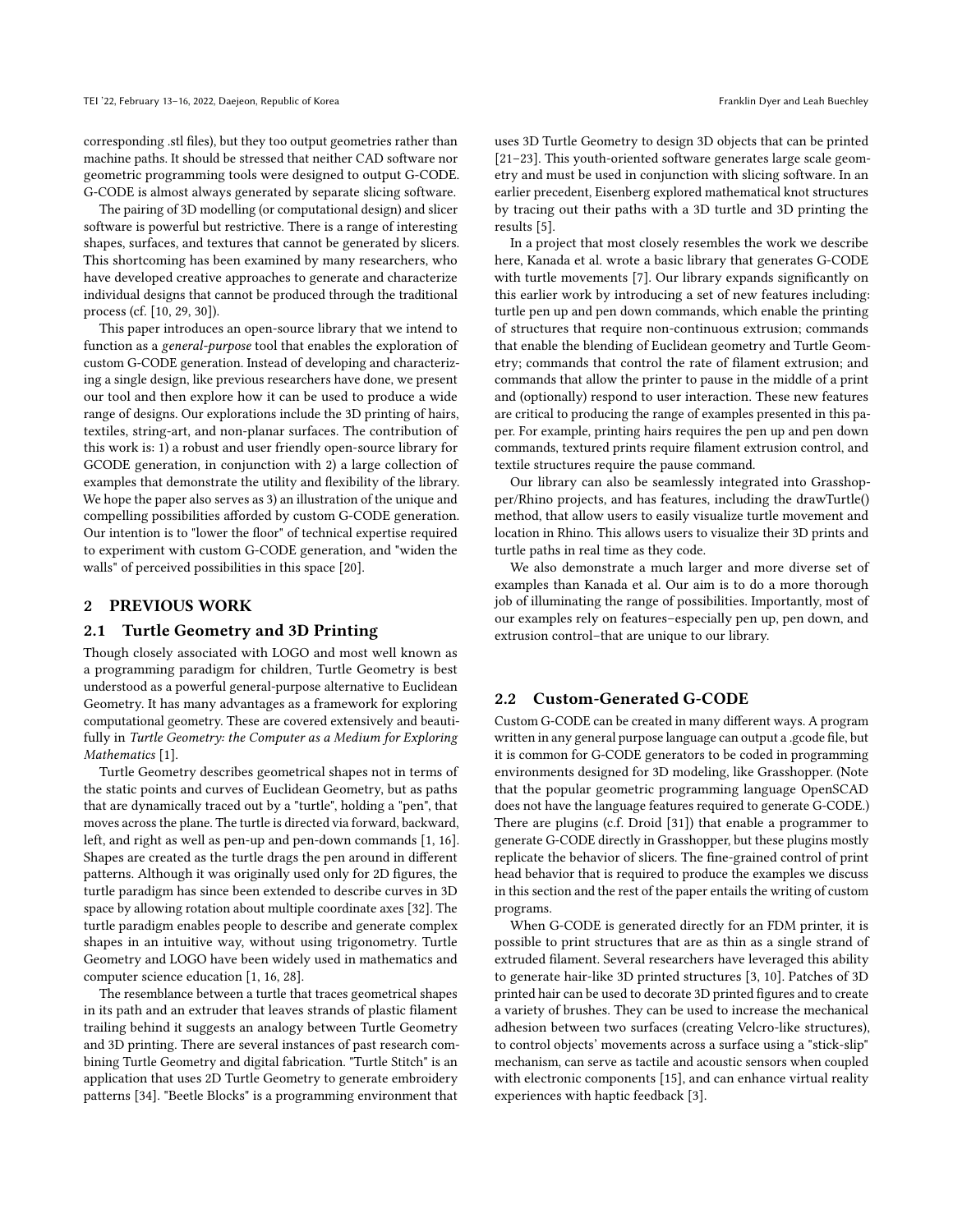Wavy, curly, and bumpy surface textures can be built by changing the extrusion process with custom G-CODE. Takahashi & Miyashita developed a system where a shape is printed layer by layer but the print head is lifted slightly above the previous layer, instead of extruding directly onto it. The filament curls as it is extruded onto the previous layer, creating an object with a ruffled surface. They conducted a detailed exploration of the parameter space, cataloguing which combinations of height and extrusion rate result in which textural patterns [\[29\]](#page-8-2). The artist LIA also created a series of striking and beautiful 3D printed sculptures that explored a range of G-CODE generation techniques, some of which seem to be the inspiration for Takahashi & Miyashita's work [\[12\]](#page-8-15).

Surface texture is useful as a medium for storing information, as an alternative to or extension of visual media. In another paper, Takahashi & Miyashita discuss a framework where different patterns can be "embossed" onto surfaces using 3D printing [\[30\]](#page-8-3). 3D printing has been widely used to create braille or braille-like textures on the surface of objects (cf. [\[2\]](#page-7-2)). In similar fashion, Shin et al. explored how colors can be mapped to 3D printed textures to enable people to appreciate visual artwork by experiencing colors through texture [\[27\]](#page-8-16).

Creatively printed materials can also have a variety of mechanical and tensile properties. The use of metamaterials, or small-scale structures composed of the same material, can be used to control the elasticity of a 3D print, or even impart varying levels of elasticity to different regions inside the print [\[25\]](#page-8-17).

Another challenge of nontraditional 3D printing is to produce textile-like structures, which could potentially be applied to the fabrication of clothing or other wearable objects. Techniques for mimicking textiles include using the extruder head to "weave" filament between printed pillars and even combining extruded plastic with actual textiles and fabrics to enhance tensile strength [\[24,](#page-8-18) [29\]](#page-8-2).

In addition to interesting and useful tactile and tensile properties, manipulating 3D printed objects' local properties can give rise to interesting optical effects. For instance, controlling the direction in which filament is extruded can change how light is reflected off of a printed surface [\[8\]](#page-8-19), and techniques such as helical 3D printing can give rise to complex Moiré patterns [\[9\]](#page-8-20).

Custom software can also be used to print wireframe mesh structures consisting of segments that are only one stroke of filament thick. Not only do these skeletal constructions have a unique appearance, but they can be used to rapidly "preview" prints without wasting an unnecessary amount of time and filament [\[14\]](#page-8-21). In short, custom G-CODE generation opens up a wide range of expressive and technical possibilities.

It is worth emphasizing that all of the research described in this section involved writing an application-specific G-CODE generator. Each generator was capable of generating only one specific type of shape. ExtruderTurtle takes a different approach; it is a generalpurpose library that can be used to generate G-CODE for a wide range of shapes and applications, including many of those described above. Our intention is to make explorations like these much easier to code and 3D print.

#### 3 THE EXTRUDER-TURTLE LIBRARY

Our open-source library consists of a single class, ExtruderTurtle, which has methods that combine 3D Turtle Geometry with the functionality of a 3D printer. The source code for our library, along with extended documentation of all of the examples described in this paper, can be found on the Extuder Turtle website [\[4\]](#page-7-3). As with traditional Turtle Geometry, we keep track of the turtle's heading and position. We have added state variables to the turtle that capture information relevant to 3D printing. For instance, our turtle has variables that keep track of the temperature and speed of the print head.

Many turtle actions, including all movements through space, correspond to G-CODE commands [\[19\]](#page-8-22). As methods are called, these commands are written to a G-CODE file which, when executed by a 3D printer, instructs the extruder's nozzle to trace out the path traveled by the turtle. In the spirit of Turtle Geometry, G-CODE is written in relative mode, meaning that all XYZ-coordinates are measured relative to the extruder's current position, rather than a fixed origin.

ExtruderTurtle can be used as a stand alone python tool or can be incorporated into Grasshopper/Rhino projects. Grasshopper and Rhino can be used to visualize the turtle's path, including the approximate thickness of the filament that will be extruded and the current position and heading of the turtle. See Figure [2.](#page-3-0)

To begin an ExtruderTurtle program, the method ExtruderTurtle() must be called to instantiate a turtle object. (In the rest of the paper, we will refer to a turtle object with the name "t".) The t.setup(x,y,z,filename) method must be called to specify the turtle's starting position and the file to which G-CODE will be written. The rest of the library's methods can be sorted into two groups: 1) those that control the geometry of the path traced by the turtle and 2) those that control the way in which filament is deposited.

# 3.1 Methods Controlling Path Geometry

In 3D space, the turtle's heading is determined by three unit vectors - the "forward" vector, which can be visualized as pointing out the front of the turtle's head; the "left" vector, which points out of the turtle's left side; and the "up" vector, which is outwardly normal to the turtle's shell. This allows for the following commands for controlling rotation:

| Command        | <b>Description</b>                                      | <b>GCODE</b> |
|----------------|---------------------------------------------------------|--------------|
| t.yaw(angle)   | Rotates the Turtle's body about<br>the "up" vector      | N/A          |
| t.pitch(angle) | Rotates the Turtle's body about<br>the "left" vector    | N/A          |
| t.roll(angle)  | Rotates the Turtle's body about<br>the "forward" vector | N/A          |
| t.right(angle) | Equivalent to t. yaw(-angle)                            | N/A          |
| t.left(angle)  | Equivalent to t. yaw(angle)                             | N/A          |

We also provide a t.draw\_Turtle() method that is useful for visualizing the position and heading of the turtle in Grasshopper/Rhino. This command returns a triangular Rhino surface that depicts the plane the turtle is currently in. The sharpest point of the triangle indicates the direction of the turtle's forward vector (see Figure [2,](#page-3-0) c).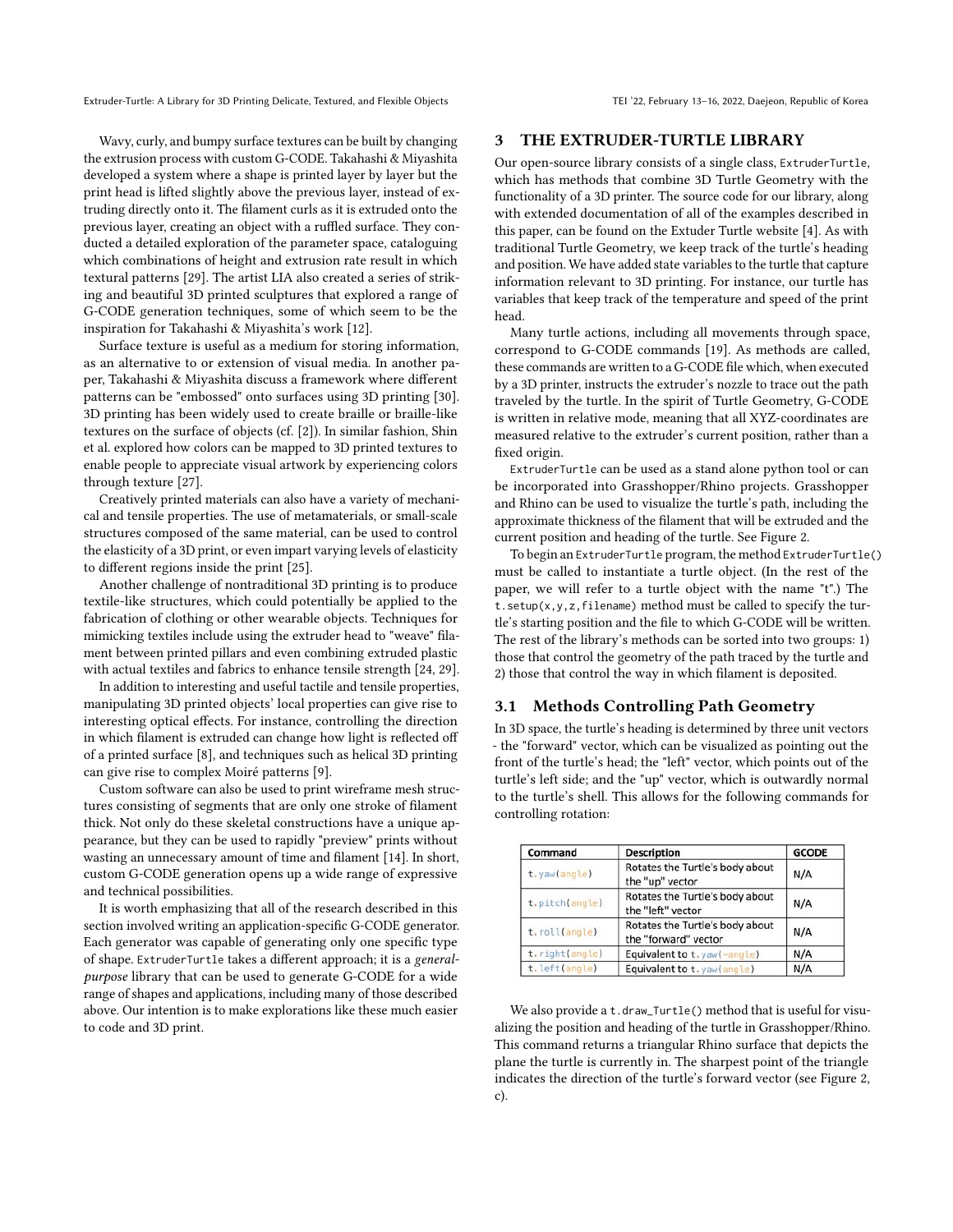TEI '22, February 13-16, 2022, Daejeon, Republic of Korea Franklin Dyer and Leah Buechley

<span id="page-3-0"></span>

| a)                                                                                                                                                        | b)                                                                                                                                                                                                                                                                                                 | $\mathbf{c}$ |
|-----------------------------------------------------------------------------------------------------------------------------------------------------------|----------------------------------------------------------------------------------------------------------------------------------------------------------------------------------------------------------------------------------------------------------------------------------------------------|--------------|
| $t.$ left $(45)$<br>$t$ . pitch up $(45)$<br>$t.$ forward $(20)$<br>for i in $range(4)$ :<br>t. forward(10)<br>t. right(90)<br>$turtle = t.draw$ turtle() | ; The first line is generated by t.forward(20)<br>G1 X10.0 Y10.0 Z14.14214 E1.0<br>; The next 4 lines are generated by the for loop<br>These draw the square<br>G1 X5.0 Y5.0 Z7.07107 E0.5<br>G1 X7.07107 Y-7.07107 Z0.0 E0.5<br>G1 X-5.0 Y-5.0 Z-7.07107 E0.5<br>G1 X-7.07107 Y7.07107 Z-0.0 E0.5 |              |

Figure 2: A sample **ExtruderTurtle** program: a) the python code, b) the corresponding G-CODE, c) the visualization of the path in Rhino. The shaded triangle indicates the turtle's heading and position at the end of the program, when **t.draw\_Turtle()** is called. Note that this path would not result in a successful 3D print.

The following commands control the turtle's movement:

| Command              | <b>Description</b>                                                                      | <b>GCODE</b>   |
|----------------------|-----------------------------------------------------------------------------------------|----------------|
| t.forward(distance)  | Moves the Turtle a<br>specified distance in the<br>direction of its "forward"<br>vector | G <sub>1</sub> |
| t.backward(distance) | Equivalent to<br>t.forward(-distance)                                                   | G <sub>1</sub> |
| t.lift(height)       | Moves the Turtle a<br>specified distance in the<br>direction of its "up" vector         | G <sub>1</sub> |

Our library also includes methods that allow a programmer to access and control the turtle's state more directly, including t.getX(), t.set\_position(), t.get\_yaw(), t.set\_heading(), etc. These functions allow a programmer to combine Turtle and Euclidean Geometry, which can be useful in many situations. Figure [2](#page-3-0) shows an example series of turtle commands accompanied by the G-CODE they generate and a visualization of the path in Rhino.

#### 3.2 Methods controlling Filament Deposition

The simplest commands controlling filament deposition are t.penup() and t.pendown(), borrowed from traditional 2D turtle commands. The former "lifts the pen", meaning that no filament is extruded until the pen is "put down" again using the latter command. To generate cleaner printed transitions, the t.penup() command adds a G-CODE command (E-3) to the file specifying a negative extrusion of 3mm and the t.pendown() adds a command with the corresponding positive extrusion (E3).

When the pen is down, filament is extruded at a constant rate, so that the same amount of filament is extruded per unit distance as the extruder moves. For most FDM printers, using a nozzle with a diameter of .4mm, filament with a diameter of 1.75mm, and a layer height of .2mm, the standard value is .03. In practice, we have found best results using an extrude rate between .01 and .10. The default extrude rate for our library is 0.05, but this can be changed using the command t.set\_density(extrude\_rate). Note that the unit of extrusion rate is: mm of filament extruded per mm of print head movement (mm/mm). The command t.extrude(amount\_mm) can be used to extrude filament in-place without moving the turtle.

The command t.rate(rate\_mm/s) sets the speed of the print head, in millimetes traveled per second. The default speed is 1000 mm/s. The commands t.extruder\_temp(temp\_C) and t.bed\_temp(temp\_C) control the temperature of the extruder and print bed respectively. These variables can impact extrusion stiffness and bed adhesion. The t.dwell(ms) and t.pause\_and\_wait() commands allow us to control the timing of the print. The t.dwell(ms) command pauses for the given number of milliseconds and can be useful when very precise control of extrusion is needed. The t.pause\_and\_wait() command allows us to generate prints that involve user interaction. A listing of all printer-related commands, including the G-CODE generated by each command, can be found on the Extruder Turtle website [\[4\]](#page-7-3).

Our library also includes a set of header and footer files that write G-CODE initialization and finishing sequences to the beginning and end of our generated G-CODE files. A program can also read information from these files, including the size of the print bed, the location of the center of the bed and so on. This structure enables us to work with different 3D printers quickly and easily; we can include machine-specific initialization sequences and other information in these files.

# 4 EXTRUDER TURTLE PRINTS

We used our ExtruderTurtle library to explore a range of applications. We aimed to: 1) replicate work of previous researchers, demonstrating the library's usefulness and versatility, and 2) generate novel forms, illustrating how it can support and encourage new research. Novel forms described in this section include the pine tree structures described in section 4.3 and the textile structures described in section 4.5. To our knowledge, this is the first time that a Turtle Graphics approach has been used to generate all other forms as well, with the exception of the Hilbert Curve discussed in section 4.2. All of the examples we present were printed with 1.75mm white PLA filament, using a .4mm nozzle on either a Prusa i3 MK3S or a Creality Ender 3 printer.

### 4.1 Basic Shapes

Before we discuss more complex examples, it is worth noting that there are many advantages to using our library to generate simple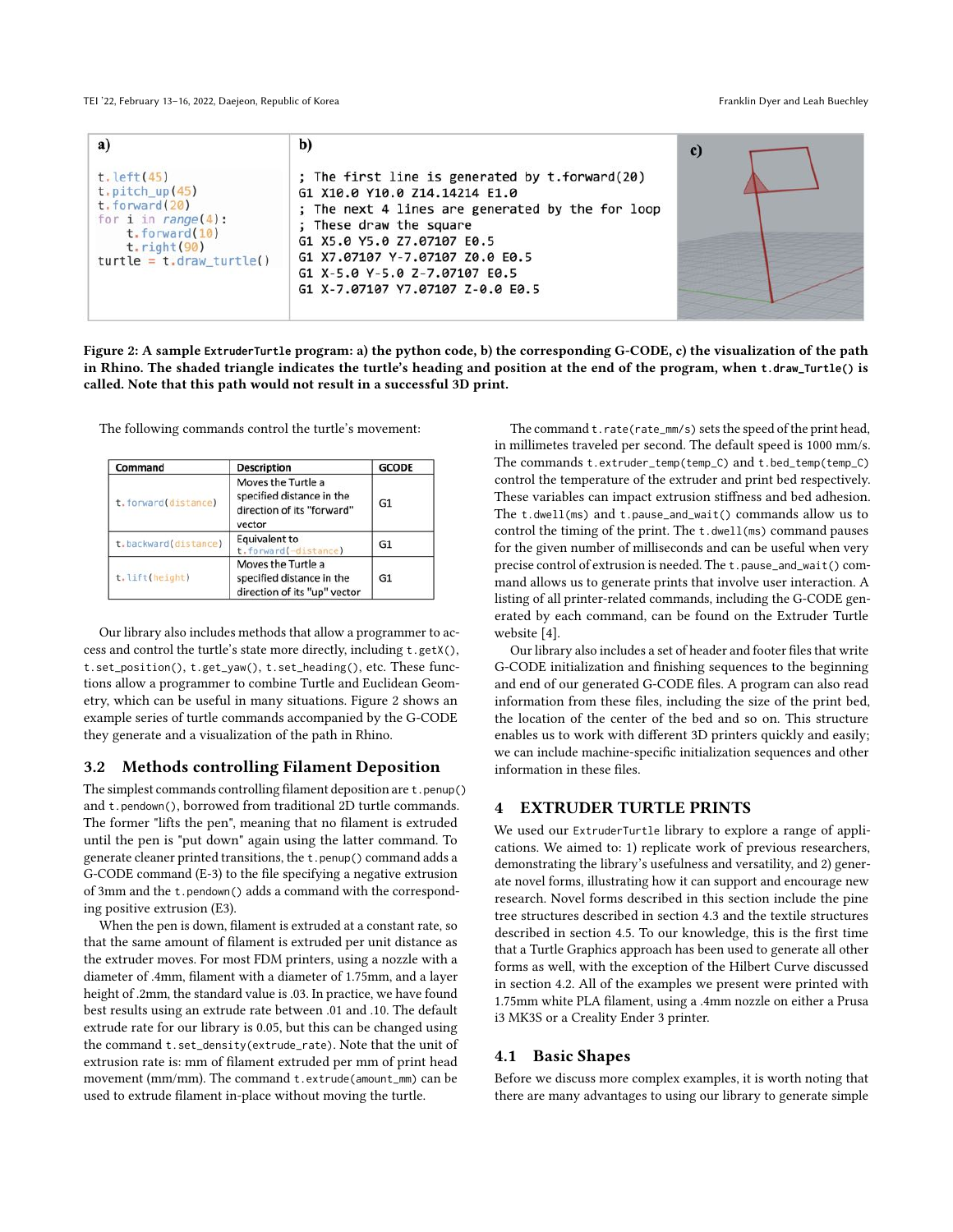geometrical figures. Shapes that have walls that are the width of a single strand of extruded filament can be printed very quickly, and by adjusting the speed and extrusion rate for these prints, it is possible to create objects with a range of stiffnesses. Figure [3](#page-4-0) shows two hexagonal prisms. The thick and sturdy prism on the right was printed with an extrude rate of .1mm/mm. The delicate, flexible, and slightly translucent prism on the left was printed with an extrude rate of .02mm/mm. Both were printed at the default speed of 1000mm/s, and each 28 x 30 x 12mm prism took under seven minutes to print. Figure [3](#page-4-0) also shows the very simple program that generates the hexagonal prisms. Here, our code mimics a slicer, stacking sixty layers of thin hexagons to build the shape.

<span id="page-4-0"></span>

Figure 3: Left: Simple code that generates a hexagonal prism. Right: Two prisms printed with different extrude rates.

The procedure above generates hollow tubes. We often want to print shapes with a bottom. There are two straightforward ways of generating a solid layer using a turtle. We can employ either a zig-zag or concentric path to fill a shape outline. Figure [4](#page-4-1) shows a few of these basic shapes. For more extensive discussion of all of our examples, including example code, see the Extruder Turtle website [\[4\]](#page-7-3).

<span id="page-4-1"></span>

#### Figure 4: A pentagonal prism with a bottom and solid cubes with different fill densities.

Functions like these are, of course, built into slicing software, but it is useful to be able to carry out basic slicing/stacking tasks in conjunction with more exotic G-CODE generation. We present these examples to introduce our library and suggest its potential, and also because we will use some of this functionality in the examples we discuss below.

#### 4.2 Fractals

One affordance of the turtle representation is that it facilitates the design of fractal structures that would be cumbersome to describe in other ways. By interpreting an L-System as a set of turtle instructions, intricate figures can be generated [\[17\]](#page-8-23). L-system rules define a set of substitutions–typically a single character is substituted by a collection of several characters–to be undertaken during one

iteration of the system. An L-System "word", a series of characters, can be translated into a turtle shape; each character in the L-System is interpreted as a turtle command, like forward or right. With each successive iteration of the L-System, simple turtle paths are replaced with more complex ones. Figure [5,](#page-4-2) shows an example structure, a sculpture showcasing successive iterations of the Koch Snowflake curve stacked atop each other. In this L-system, a straight path is substituted for a strait path with a triangle jutting out of the middle at each iteration.

<span id="page-4-2"></span>

Figure 5: A sculpture generated by stacking successive iterations of Koch curves.

We have found that 3D printed space-filling curves, which can also be generated using L-Systems, have interesting mechanical properties. These curves fill the plane with a single non-intersecting line (see [\[17\]](#page-8-23), page 12). A 3D print of a 2D space-filling curve, extruded in the z direction, retains its 2D shape at rest, but can stretch to over twice its resting width when extended. Figure [6](#page-4-3) shows a Hilbert curve in its resting and extended states.

<span id="page-4-3"></span>

#### Figure 6: A 3D-printed Hilbert curve relaxed and extended.

Slicers are capable of producing the examples we have shown so far. However, the Turtle Geometry framework encourages a different and we would argue useful way of working and thinking. Furthermore, for many simple design tasks, ExtruderTurtle facilitates the writing of simple and elegant code, a streamlined workflow, and very quick printing.

### 4.3 Hairs and Webs

ExtruderTurtle can be used to generate hair like-structures that are impossible to generate with a slicer. We have found that the easiest way to create hair is to print it parallel to the print bed and to anchor strands to solid structures on both ends, following the fiber-bridging technique described in [\[10\]](#page-8-1) and [\[26\]](#page-8-24). The hair will remain permanently attached to a structure on one end. The other end-structure serves as a support, insuring that the filament dries properly and does not interfere with subsequent paths taken by the 3D printer. The support can be removed with scissors or a mat knife when the print is finished.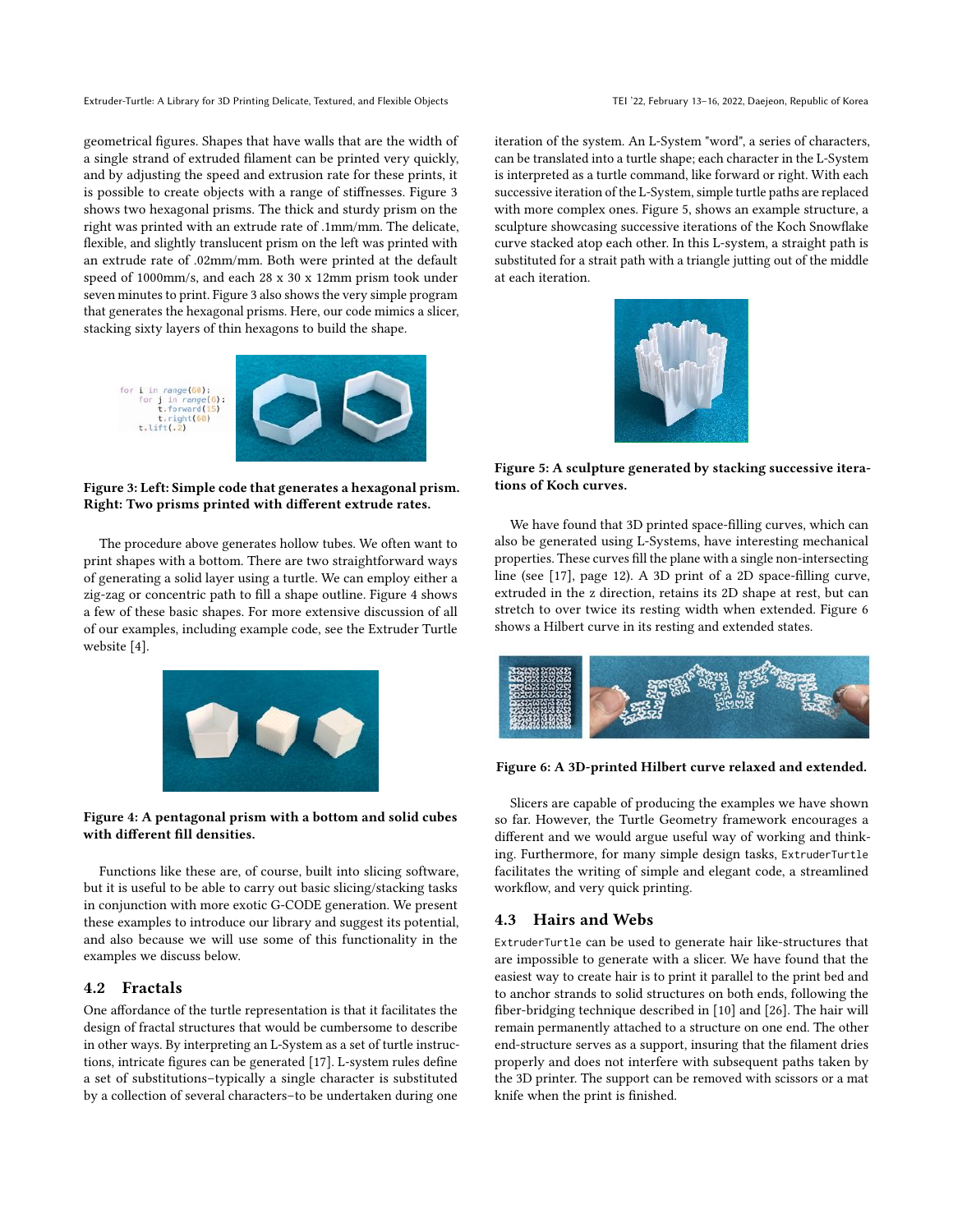To generate a basic fiber-bridging print, the turtle first builds a support consisting of two solid vertical structures, a hair-length apart. This keeps the hairs off the print bed. Next, the turtle takes a zig-zagging path, back and forth across the supports. On each pass, a single strand of filament is extruded. Another layer of support is printed before a second hair layer is added.

We were also able to print fine hairs using a technique described by Laput et al., where the print head moves quickly away from an extrusion blob to generate a more fiber-like strand [\[10\]](#page-8-1). This approach, employed in conjunction with printed supports, was especially successful. Figure [7](#page-5-0) shows a variety of "hairy" prints.

<span id="page-5-0"></span>

Figure 7: A collection of hairs, brushes, and bristles.

We can use similar techniques to print structures with closedloop hairs. For instance, in the pine tree structures that are shown in Figure [8,](#page-5-1) right, the branches consist of closed loops with endpoints lying on the trunk. Notice that the branches of the printed tree are not perpendicular to the trunk, nor do they have sharp corners. After being extruded, these loops of warm filament deform and sag under their own weight, giving them a more natural appearance. The contrast between the visualization, as generated by the code, and the printed shape can be seen in Figure [8,](#page-5-1) center.

<span id="page-5-1"></span>

#### Figure 8: Pine Trees. Left: A visualization in Rhino. Right: Printed trees.

We can also use single-filament extrusions to create string art sculptures. Lovely mathematical models can be constructed in this fashion [\[13,](#page-8-25) [35\]](#page-8-26). For example, Figure [9](#page-5-2) left shows a classic mathematical figure, where a parabola is created from a series of straight lines.

Figure [9](#page-5-2) right shows a string art cardiod. This was produced using the following basic algorithm: a number, N, of equally spaced points are placed around the circumference of a circle, and each point in position  $n$  is joined to the point in position  $2n$  by a piece of string. The way in which the strings overlap each other creates an emergent image of a cardioid. The example in Figure [9](#page-5-2) is printed with  $N = 67$  points, 66 layers and 8 chords per layer.

<span id="page-5-2"></span>

Figure 9: String art sculptures. Left: Classic geometry. Right: A cardioid.

# 4.4 Surface Texture

By adding small perturbations to the turtle's path, bumps can be added to smooth surfaces, giving them a braille-like texture. Here, we again employ the powerful general principle of replacing a simple turtle path with a complex one that ends in the same location. Two paths are equivalent with respect to the larger geometric procedure as long as the turtle eventually ends up in the same location; a bumpy path can be substituted for any straight one. Note that this is the same principle we employed to generate the fractal patterns described earlier. Turtle Geometry provides an especially simple and elegant way of describing these kinds of patterns.

<span id="page-5-3"></span>

Figure 10: Top: A program that generates a prism with a randomly placed 2mm bumps. Bottom, left: bump density increases from bottom to top, right: bumps generated by a 2D cellular automaton using Wolfram's "Rule 30" [\[33\]](#page-8-27).

Adjusting the size and angle of bumps in our program can give rise to different textures: for example, printing layers of bumps that protrude from the surface at an angle creates a texture that feels smooth when rubbed in one direction, and sharp when rubbed in the opposite direction. The distribution of bumps can be patterned or random, or some combination of the two. Figure [10](#page-5-3) shows examples of bumpy artifacts.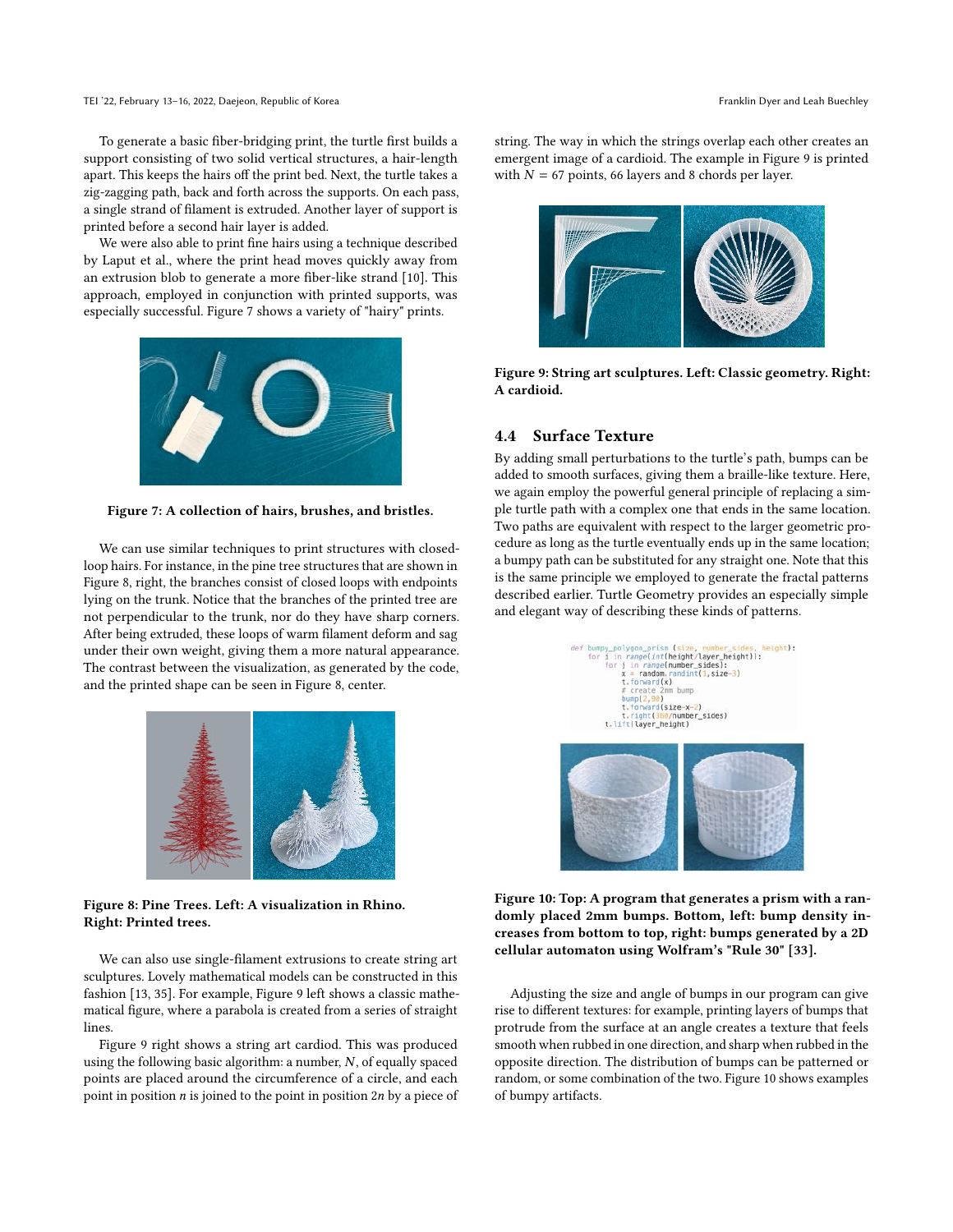Using a technique described by Takahashi & Miyashita, we can also imbue 3D prints with irregular ruffled textures. Increasing the size of the gap between the extruder nozzle and the previous layer of a print leaves room for filament to "wiggle" before adhering to the previous layer, introducing some irregularity. Increasing the extrusion rate forces strands of molten filament to "curl up" as they are deposited. The interesting textures shown in Figure [11](#page-6-0) resulted from applying an increase in extruder height and extrusion rate to a simple seven-pointed star.

<span id="page-6-0"></span>

Figure 11: Star-shaped prints demonstrating how layer separation affects texture in prints with curly lines of filament.

The size of the initial "gap" between the nozzle and the print bed is not the only important parameter for these prints. In order to maintain a consistent texture throughout, the layer height h also needs to be tuned. For the prints we have discussed so far,  $h = 0.2$ mm. However, when the filament is curly, each layer is vertically thicker. If  $h$  is much smaller than the thickness of a bumpy layer, the increasing height of the print will outpace the vertical movement of the extruder, "closing the gap" between each layer and the next and causing the layers to become flatter towards the top of the print, as in the case of  $z = 0.6$ , Figure [11](#page-6-0) top left. On the other hand, if  $h$  is much larger than the thickness of a bumpy layer, the gap between the nozzle and the print will grow, causing layers to be increasingly separated and irregular, as in the cases  $z = 0.9, 1.2$ , Figure [11](#page-6-0) bottom. These phenomena can be utilized deliberately to create a print with a texture gradient from bottom to top, or h can be tuned to ensure a constant texture throughout, as in the case of  $z = 0.7$ , Figure [11](#page-6-0) top right.

# 4.5 Textile-Like Structures

While experimenting with our library we discovered that flexible textile-like structures can be produced with very simple turtle programs. While different 3D printed textiles have been explored by previous researchers [\[29\]](#page-8-2), our approach to creating such structures is original.

We described earlier how flexible structures can be generated by simply decreasing the printer's extrude rate. However, lowering the extrude rate too much can cause print layers to become fragile and separate from each other, and this technique is often insufficient to create prints that have the true flexibility of textiles.

By repeating patterns of local movements, similar to those used to generate novel textures, we can create textile-like surfaces. We instruct the turtle to make many short movements perpendicular

<span id="page-6-1"></span>

### Figure 12: Flexible circles with different extrusion densities, affecting their flexibility and transparency.

to the direction of the surface as it traces out the shape. When the turtle makes a quick movement perpendicular to the surface, a small amount of filament is dragged away from the surface, and onto a protrusion. This approach gives rise to structures consisting of many thick "pillars" connected by thin wisps of plastic. Despite the fragile appearance of the structures shown in Figure [12,](#page-6-1) the overall prints are surprisingly strong. It is also possible to print flat sheets of flexible material using the same technique.

## 4.6 Nonplanar Slicing

In prints with very gently graded surfaces, the use of slicers can often lead to conspicuously low print quality due to a "stair-stepping" effect. However, quality can be improved by printing layers that are slightly curved instead of perfectly flat, which is beyond the functionality of most slicer software. The ability to print non-planar paths can also be leveraged for other purposes.

<span id="page-6-2"></span>Note that collisions, with either the extruder (Figure [13](#page-6-2) right) or the box surrounding the print-head (Figure [13](#page-6-2) left), are a significant issue for non-planar prints. Collision points differ for different printers and nozzles.



#### Figure 13: Two kinds of collisions that must be avoided on non-planar paths.

Consider a variation of the seven-pointed star introduced earlier, in which the middle of the star bulges upwards (Figure [14\)](#page-7-4). In this case, the strands of filament joining two vertices of the star are not straight lines, but slightly concave in the z-direction. A parabolic path can be drawn for each edge of the shape. Again, we can leverage the principle of replacing a simple path with a more complex one. As long as the parabolic path ends in the same place the straight path did (as long as the total z-displacement along the path is 0) it can be substituted for the straight path.

If we let  $a = h/X$  for each turtle step along a parabolic path, where  $h$  is the desired height of the parabola and  $X$  is  $1/2$  of the total path distance, the maximum z-displacement will be given by  $Xh/2$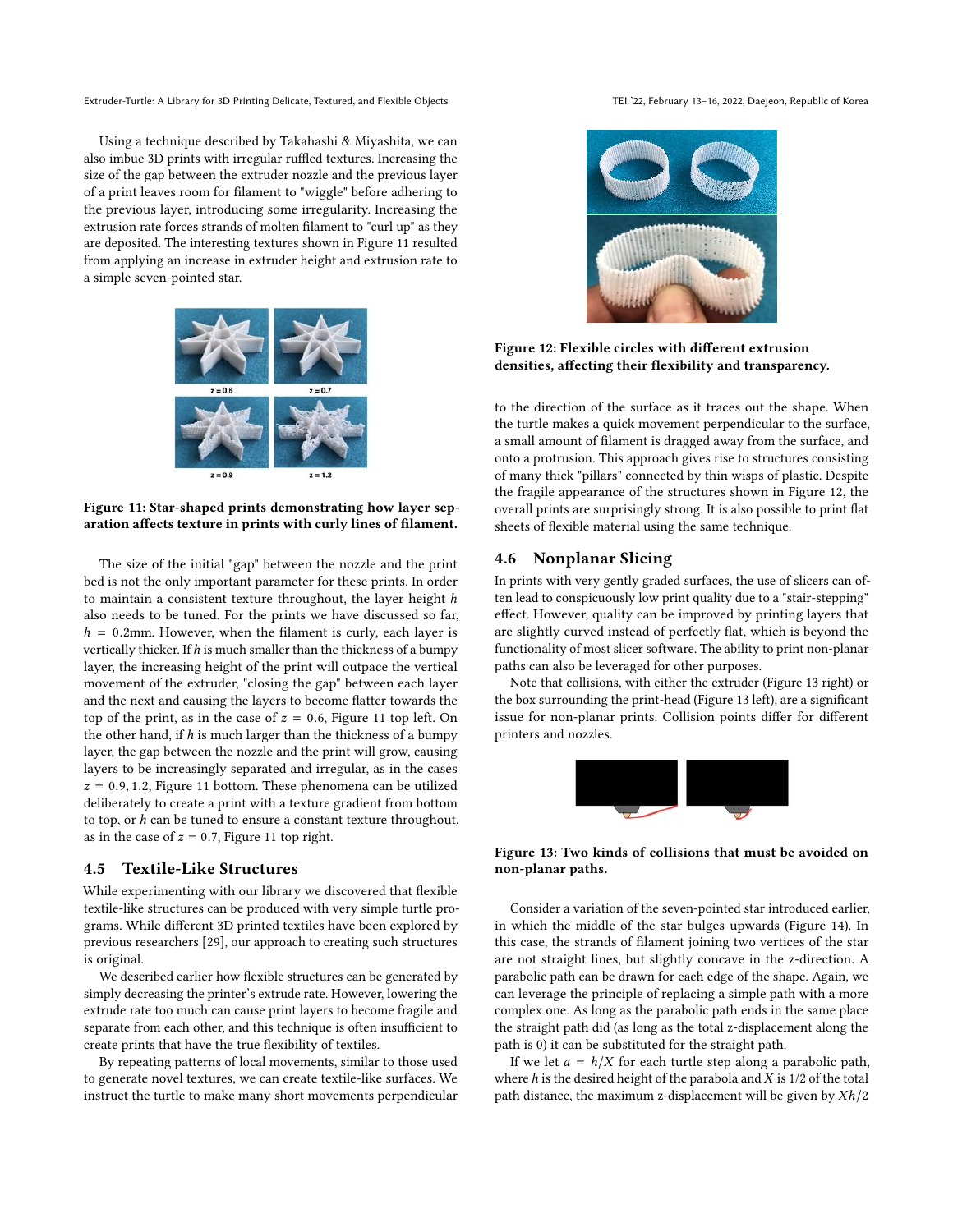for x in range(-X, X+1):<br>a =  $v*h/X$ t.forward\_lift(1,

 $t. right(360*4/7)$ 

<span id="page-7-4"></span>for layers in range(30):  $v = \text{lavers}/30$ for side in range(7):



#### Figure 14: Nonplanar seven-pointed star printed with shallowly parabolically curved layers.

 $-x*a$ 

(in mm). If we wanted to draw a parabolic layer with a specific maximum z-displacement, we can use this equation to solve for appropriate values of  $X$  and  $h$ . Z-displacements that are too large can cause collisions, so this formula can be used to choose  $X$  and  $h$ in such a way that ensures no collisions will occur.

<span id="page-7-5"></span>Since the bottom layer of the star-shaped solid should be flat, and the top layer should be the most concave, we employ a gradient to vary the steepness of the layers linearly from the bottom to the top layer. The final program to generate the finished star is also pictured in Figure [14.](#page-7-4)



#### Figure 15: Nonplanar vase with a sinusoidal oscillation along the rim.

Similar techniques can be used for more complex curves, as long as they are shallow enough to avoid collisions. Despite this constraint, interesting prints are possible. Figure [15,](#page-7-5) for example, shows a vase with a sinusoidal oscillation in height along the rim.

#### 5 DISCUSSION

Despite its utility for generating the designs described above, the 3D turtle paradigm has a few drawbacks. One limitation is that Turtle Geometry's emphasis on local movement makes it difficult to design prints with complex geometry that lack convenient symmetries or simple low-level descriptions. For instance, it would be infeasible to use ExtruderTurtle to generate, say, a figurine in the shape of a human or animal, since they do not admit a simple geometrical description.

In general, using a slicer to generate G-CODE insures that most prints will be successful. When generating custom G-CODE, with our library or through other means, there are countless opportunities for failure. The workflow process is often more time consuming, since printing success is not guaranteed. Some prints require close supervision because inappropriate G-CODE can damage the printer. The extruder can be moved outside the bounds of the print area in the x, y, or z direction. (Crashing the print head into the build plate can be particularly damaging.) Other routines can clog the extruder by extruding too much filament when the extruder is close to the print-bed.

Avoiding collisions on a print can also be a challenge. Even if the extruder tip follows a path that doesn't collide with any previously printed paths, the nozzle or the print-head box may, as shown in Figure [13.](#page-6-2) Collision avoidance is particularly challenging in the Turtle Geometry framework, with its emphasis on purely local geometry. Collisions can mostly be avoided by making careful calculations, such as those described in the section on nonplanar slicing, and by working in the Grasshopper/Rhino environment so that paths can be visualized prior to printing.

When generating delicate structures, we have found that some parameters–like extrude rate, speed, and temperature–may need to be re-tuned for different filaments as well as different 3D printers. Tuning can be a painstaking process that involves generating and printing many iterations of a design. Different filaments produce better results for different prints. For instance, Wood PLA–a filament that is a combination of plastic and wood particles– is stiffer than pure PLA and produces especially nice brushes and string sculptures.

Some of these drawbacks could be addressed by adding more slicer-like functionality to our software. For instance, it could present a warning whenever a turtle moves outside of the print-area, or prevent the writing of G-CODE for such paths. Though a significant undertaking, it should also be possible to add collision detection to the library. We could also conduct a series of structured tests on different printers, filaments and parameter settings to develop guidelines for this aspect of G-CODE generation.

We have found ExtruderTurtle to be a powerful tool for exploring the possibilities of custom G-CODE generation. With it, we have been able to recreate designs proposed by other researchers and, more importantly, explore a wide range of new forms. We anticipate using the library regularly, both in research and teaching.

We are also excited to explore using ExtruderTurtle in conjunction with a wider range of printers. In particular, we are interested in working with printers that employ unconventional materials, such as ceramics and food [\[6,](#page-8-28) [11,](#page-8-29) [18\]](#page-8-30). ExtruderTurtle provides much more flexibility and control over the printer and, thereby, finer control over unique material properties that may be leveraged on such machines.

# **REFERENCES**

- <span id="page-7-0"></span>[1] Harold Abelson and Andrea diSessa. 1980. Turtle Geometry: The Computer as a Medium for Exploring Mathematics. The MIT Press.
- <span id="page-7-2"></span>Atheer Awad, Aliya Yao, Sarah J. Trenfield, Alvaro Goyanes, Simon Gaisford, and Abdul W. Basit. 2020. 3D Printed Tablets (Printlets) with Braille and Moon Patterns for Visually Impaired Patients. Pharmaceutics 12, 2 (Feb. 2020), 172. <https://doi.org/10.3390/pharmaceutics12020172>
- <span id="page-7-1"></span>Donald Degraen, André Zenner, and Antonio Krüger. 2019. Enhancing Texture Perception in Virtual Reality Using 3D-Printed Hair Structures. In Proceedings of the 2019 CHI Conference on Human Factors in Computing Systems. ACM, Glasgow Scotland Uk, 1–12.<https://doi.org/10.1145/3290605.3300479>
- <span id="page-7-3"></span>[4] Franklin Dyer. 2021. Extruder Turtle Website. [https://handandmachine.org/](https://handandmachine.org/projects/extruder_turtle/index.html) [projects/extruder\\_turtle/index.html](https://handandmachine.org/projects/extruder_turtle/index.html)